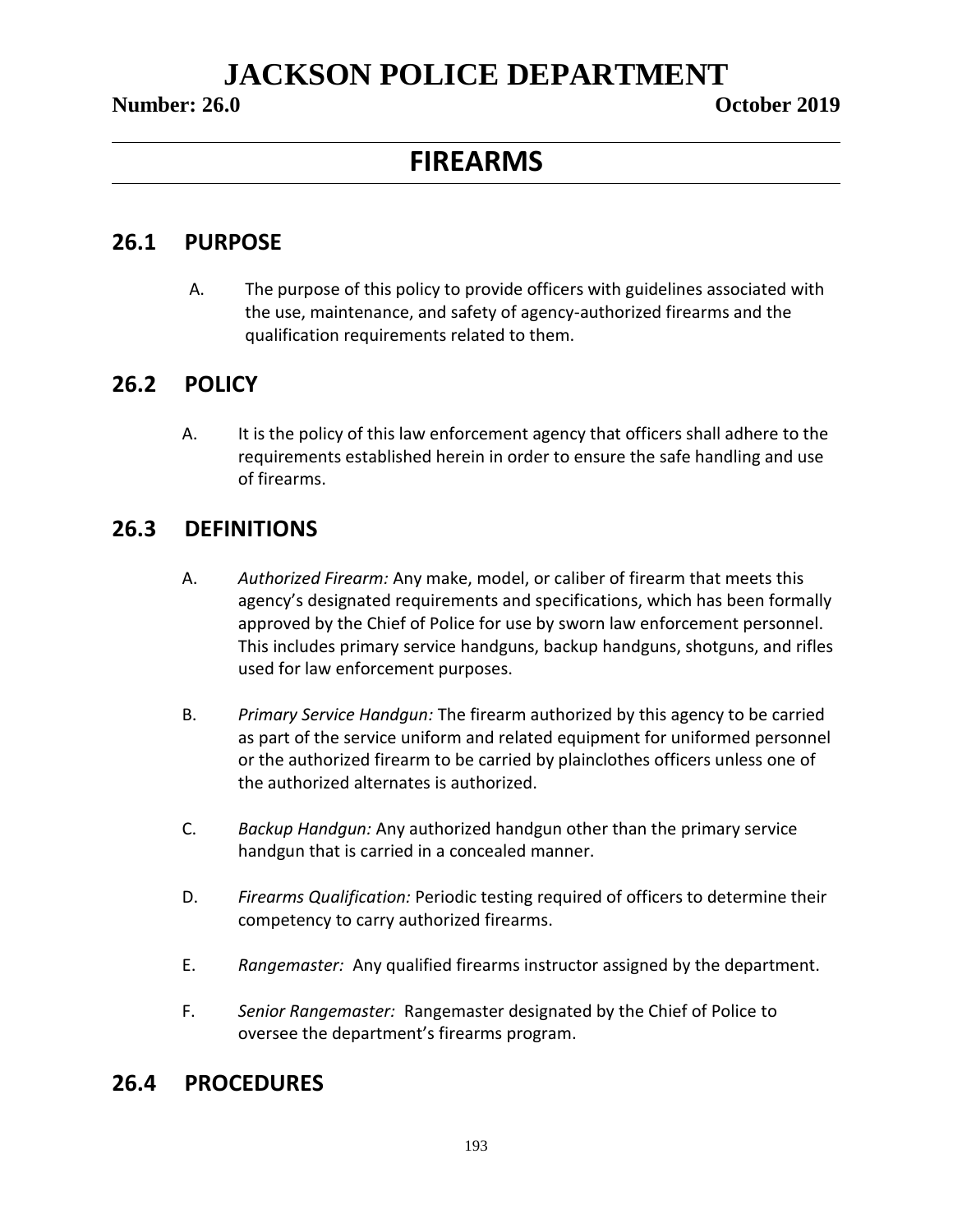### **Number: 26.0 October 2019**

## **FIREARMS**

### A. General Provisions

- 1. Officers shall only carry authorized firearms when on-duty.
- 2. Officers shall carry their badge and agency identification while armed and on-duty.
- 3. Only ammunition that has been approved by this agency shall be used in authorized firearms.
- 4. Only sworn officers who have successfully passed firearms qualification and the WLEA or its equivalent shall be authorized to carry a firearm on-duty.
- B. Primary Service Handgun
	- 1. The primary service handgun designated for this agency is the Glock 21.
	- 2. The primary service handgun shall be carried in accordance with the uniform and related requirements and as otherwise specified by this policy.
		- a. There may be instances when officers are unable to show proficiency with the issued Model 21 or the department's Senior Rangemaster determines the Model 21 does not suitably fit an officer and another model will be chosen for the officer by the agency. In such an instance, an authorized alternate may be issued to the officer and associated holster, and magazine pouch will be provided by the department.
		- b. An officer issued the Glock 21 as their primary service handgun, may choose to carry an authorized alternate with the permission of the Operations Lieutenant and Senior Rangemaster provided.
			- i. The officer be responsible for the purchase of the firearm as well as the associated holster and magazine pouch.
			- ii. The firearm be equipped with night-sights.
			- iii. The weapon be inspected by a department armorer prior to on-duty use.
		- c. Authorized alternate service handguns are as follows:
			- i. Full-sized or compact Glock model handguns chambered in 9mm, or .45 auto, with a barrel length of no less than 3.8" barrel and no greater than 5.5". The handgun must contain original parts from the manufacture with a trigger pull of no less than 5 lbs.
			- ii. No other makes or calibers are authorized for on-duty carry.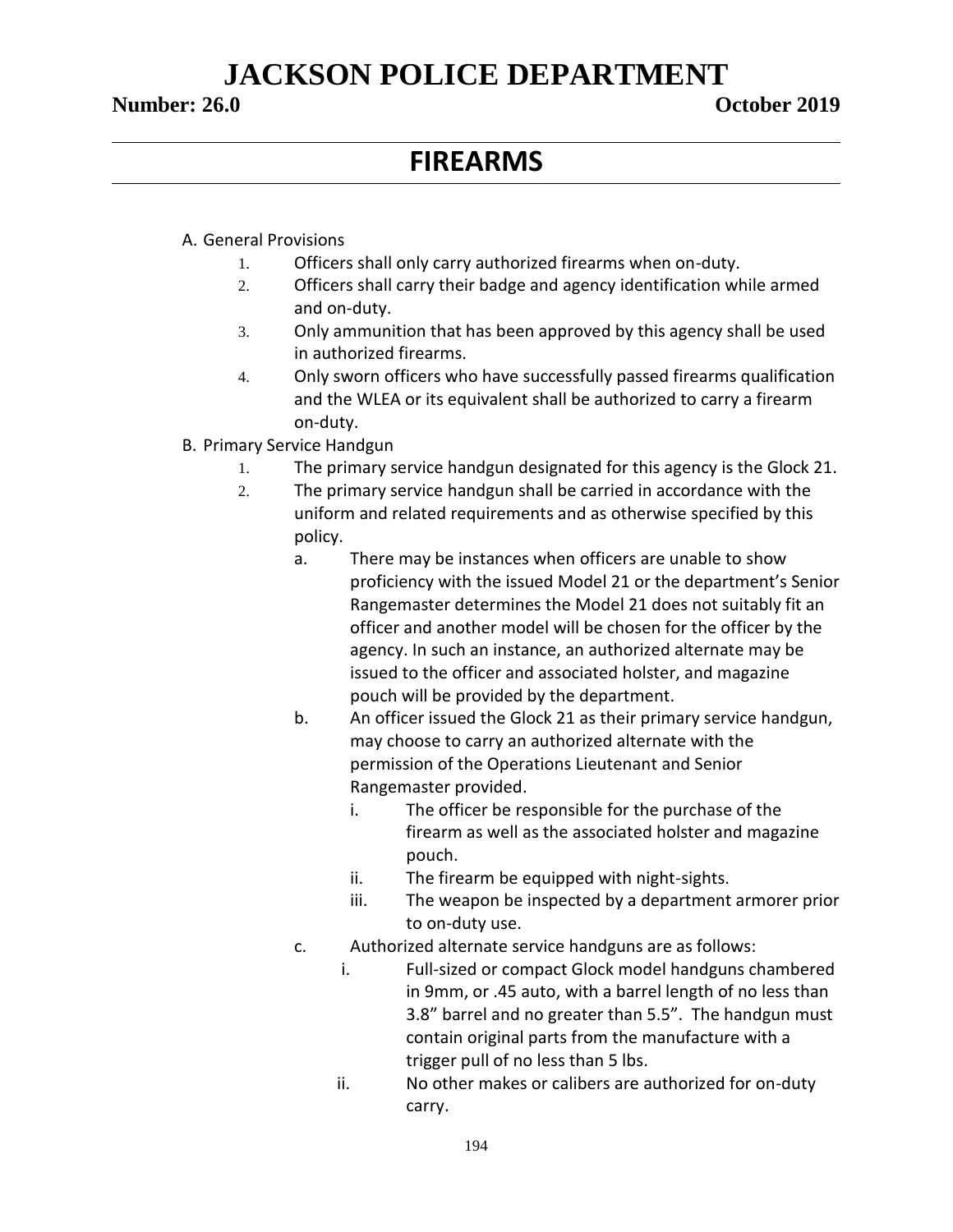## **Number: 26.0 October 2019**

## **FIREARMS**

- d. Officers on special assignment, training or officers with an articulable need may request authorization from a sergeant to carry alternate service firearms, backup firearms, or alternate ammunition on an ongoing or periodic basis.
- C. Rifles
	- 1. Only department issued rifles will be used for on-duty use.
	- 2. The designated patrol rifle for this agency is an AR-15 variant chambered for 5.56/.223.
	- 3. Patrol rifles shall be carried in a secure rack as provided in patrol vehicles, in a "patrol-ready" state; chamber empty, safety off and trigger depressed unless it is not practical to do so.
	- 4. If the rifle was issued with a suppressor, it should not be removed except for cleaning and maintenance.
	- 5. Rifles used by the Police Marksman/Observer Team will be governed under policy 15.0.
- D. Shotguns
	- 1. Only department issued shotguns will be used for on-duty use.
	- 2. The designated shotgun for this agency is the 12 gauge, Remington 870.
	- 3. Shotguns shall be carried in a secure rack as provided in patrol vehicles, in a "patrol-ready" state; chamber empty, safety off and trigger depressed unless it is not practical to do so.
	- 4. Shotguns shall only be used with less-lethal ammunition authorized and issued by this agency and no other shotgun ammunition shall be kept in the vehicle or on the officer's person.
- E. Backup Firearms
	- 1. Sworn officers are permitted to carry backup firearms, provided:
		- a. Each officer who chooses to carry a backup firearm must receive specific written authorization from the Chief of Police. That authorization shall include a full description, including serial number, make, model and caliber of the weapon intended to be carried.
		- b. Reasonable efforts must be made to carry the backup weapon in a concealed and secure manner.
		- c. Officers shall qualify with their backup weapon prior to carrying it and annually thereafter.
- F. Off-Duty Firearms
	- 1. Officers are encouraged to carry an authorized firearm while off-duty, but are not required to do so except when in uniform or when operating a marked patrol vehicle whether on or off-duty.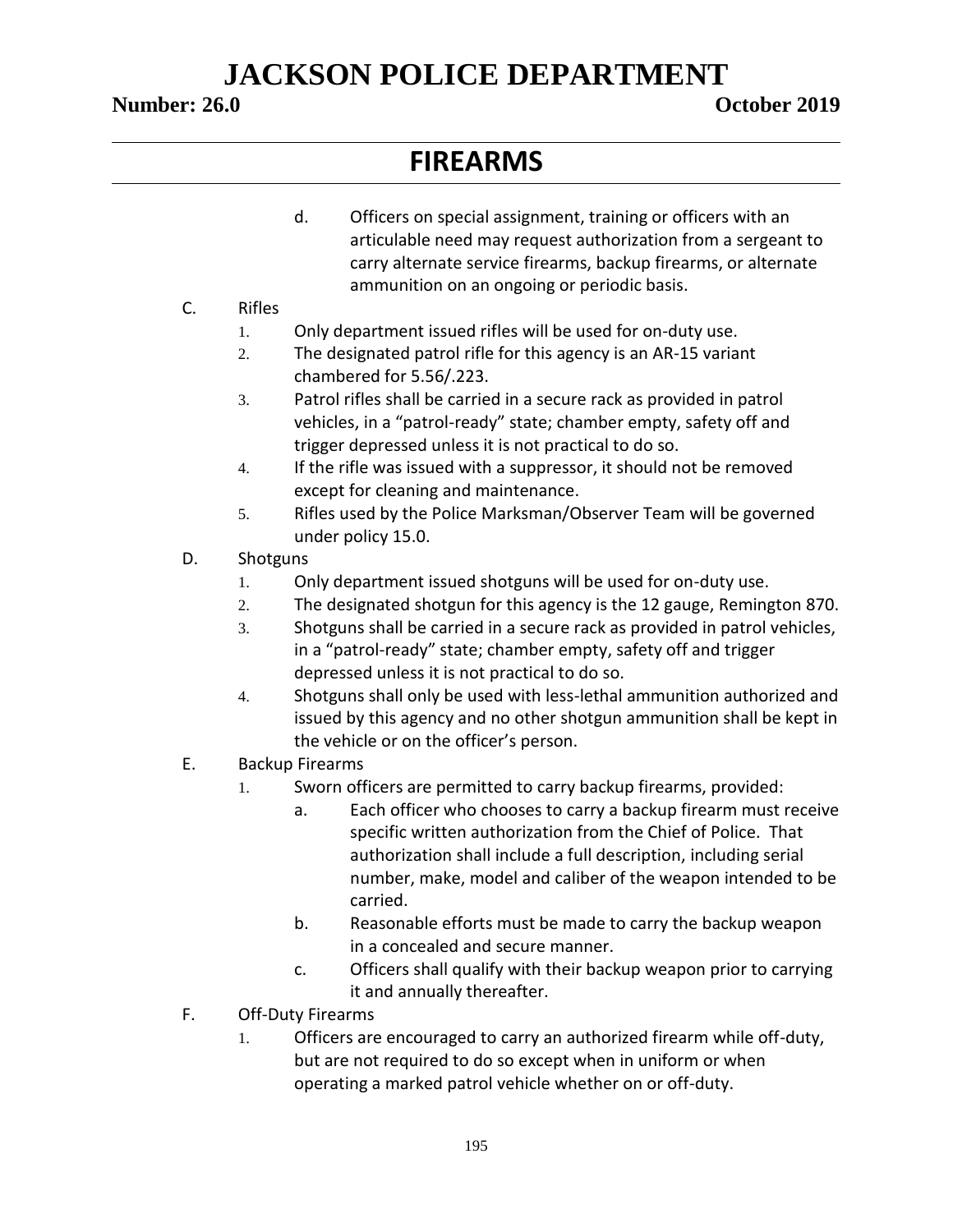### **Number: 26.0 October 2019**

## **FIREARMS**

- 2. Reasonable efforts should be made to carry the off-duty firearm in a concealed and secure manner.
- 3. When armed and off-duty, officers are encouraged to carry their badge and agency identification.
- G. Firearms Qualifications
	- 1. All officers authorized to carry firearms shall be required to qualify with each authorized firearm on an annual basis. Quarterly qualification is a desirable objective.
	- 2. All officers shall qualify according to the WLEA qualification guidelines, with a minimum score of 80% in 4 attempts.
		- a. All officers are expected to arrive at range qualifications with ballistic vest, eye protection and ear protection.
		- b. All officers shall clean their weapons as soon as is practical following each range.
	- 3. All officers who fail to qualify, shall meet the following requirements within 30 days:
		- a. Receive remedial firearms training.
		- b. Successfully pass the WLEA qualification with a minimum score of 80% in 4 attempts.
	- 4. The Senior Rangemaster will notify the Operations Lieutenant in the event that any officer fails to qualify after having received remedial training.
		- a. Additional attempts will be allowed at the discretion of the Operations Lieutenant.
	- 5. Any officer who fails to qualify with a firearm that is not required for the officer's duty assignment shall not be permitted to carry that firearm on-duty.
	- 6. Officers shall be issued fresh duty ammunition in the specified quantity for their firearms during the officer's first scheduled qualification each year. When needed in accordance with established policy, the armorer shall dispense replacements for defective or depleted ammunition.
	- 7. Officers shall be required to qualify with their primary service handgun and additional firearms (as appropriate) following return to duty after a leave of absence when it reasonably appears necessary or if they have missed their qualification date.
	- 8. Pregnant officers shall notify the department if they are pregnant. They shall be informed of the potential risks to the fetus associated with lead and noise toxicity during firearms qualification. Should the officer choose to qualify, the department shall take such precautionary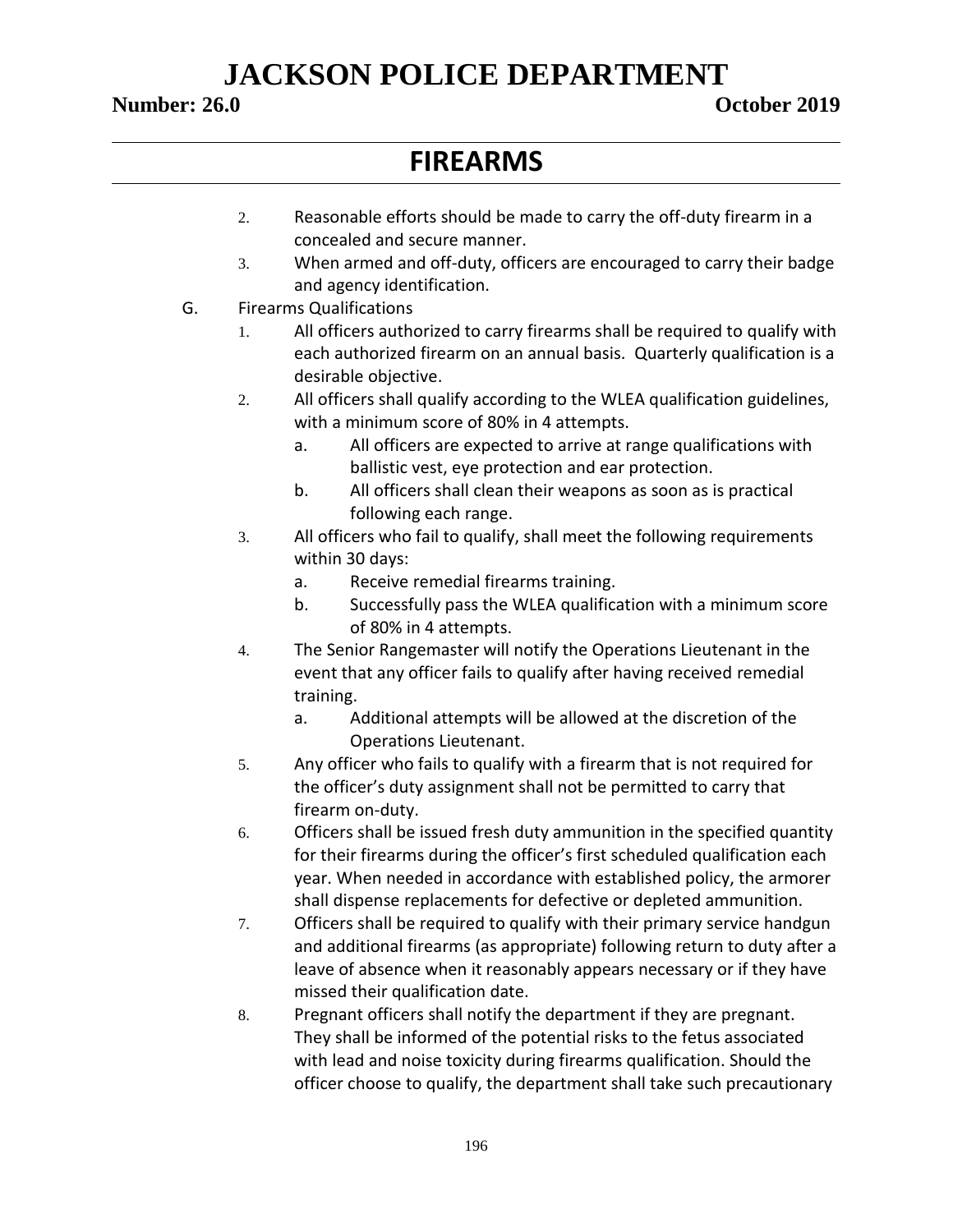## **Number: 26.0 October 2019**

## **FIREARMS**

measures reasonably possible to reduce potential contamination from these sources.

- H. Firearms Modifications
	- 1. Modifications to any agency-authorized firearm that alter the weapon's function and appearance are not authorized. The Senior Rangemaster may authorize the following items without violating this policy:
		- a. Grip covers for pistols.
		- b. Items classified as, "Furniture," for patrol rifles.
		- c. Slings.
		- d. Non-magnified optics.
		- e. Lights.
	- 2. Defective, unsafe, or unauthorized firearms shall be reported to any department armorer and that information relayed to a department Rangemaster.
	- 3. Repairs or alterations to agency-authorized firearms shall be made only by an armorer employed or authorized by this agency.
	- 4. Authorized firearms shall be maintained in a clean and safe operating condition and shall be inspected annually, and at periodic intervals, as determined by the department Rangemasters.
- I. Firearms Safety
	- 1. Officers shall not carry a firearm when on or off-duty if they are mentally or physically impaired to a degree they are unable to safely handle and operate the weapon.
	- 2. Officers shall report, in writing, to their immediate supervisor any use of prescription drugs or other medication or any physical ailment or injury that they reasonably believe could impair their ability or judgment to use a firearm while on-duty.
	- 3. Officers shall take reasonable precautions to store their authorized firearms when off-duty, in such a manner that they are not accessible to unauthorized persons.
		- a. Shotguns and rifles may remain secured in racks in patrol vehicles unless the officer reasonably believes they are not safe there; in which case the officer shall take reasonable precautions to secure them, so they are not accessible to unauthorized persons.
	- 4. Officers are encouraged to store their personal weapons in such a manner that they are not accessible to unauthorized persons. Officers shall be responsible for the safe storage of their authorized and personally owned firearms when not in their personal possession.